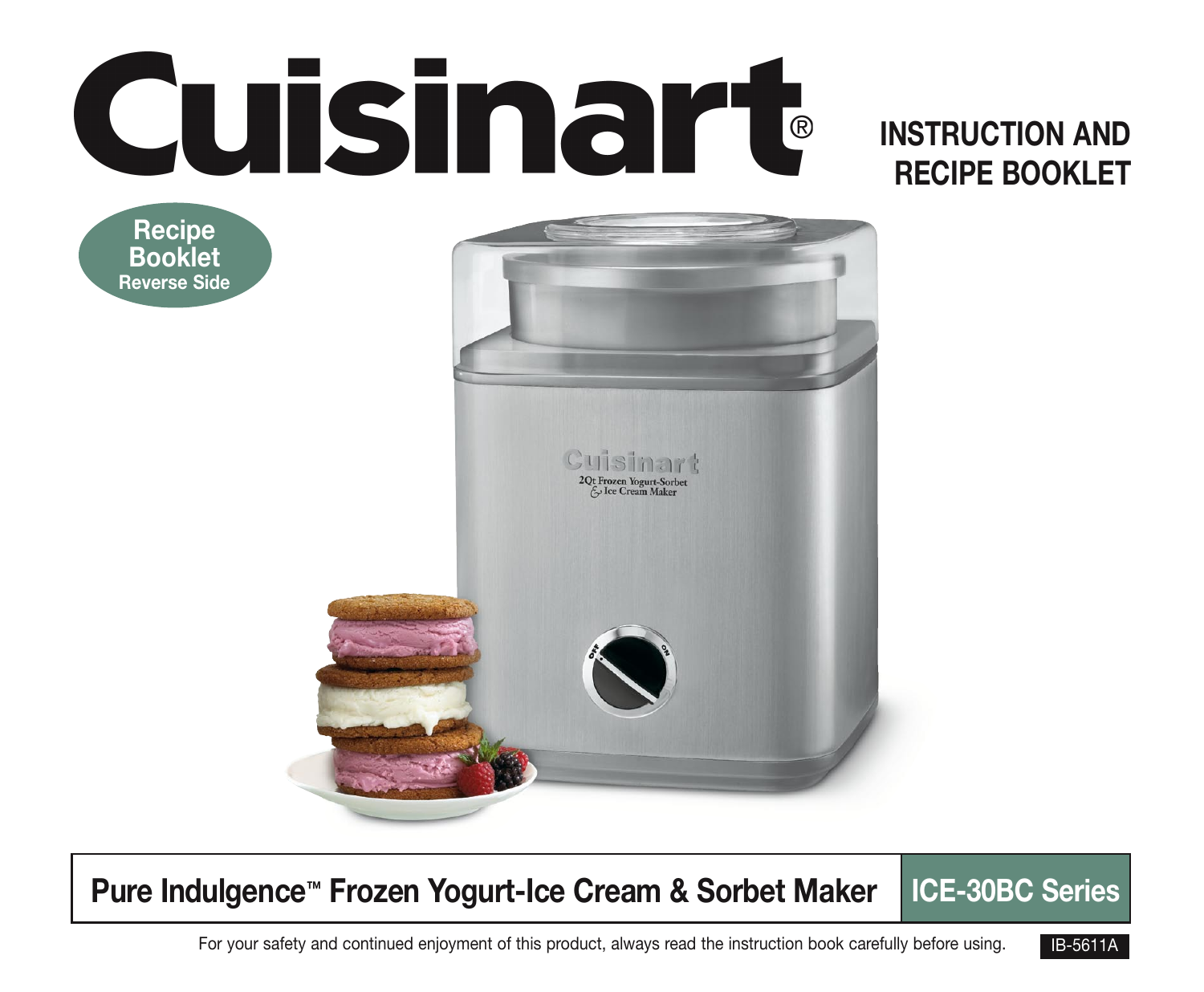# IMPORTANT SAFEGUARDS

When using an electrical appliance, basic safety precautions should always be followed to reduce the risk of fire, electric shock, and/or injury, including the following:

#### 1. READ ALL INSTRUCTIONS BEFORE USING.

- 2. To protect against risk of electric shock, do not place cord, plug, or base of appliance in water or any other liquid.
- 3. Close supervision is necessary when any appliance is used by or near children.
- 4. Always unplug from outlet when not in use, before putting on or taking off parts, and before cleaning.
- 5. Avoid contact with moving parts. Keep hands, hair, clothing, as well as spatulas and other utensils away during operation to reduce the risk of injury and/or damage to the appliance.
- 6. Do not operate any appliance with a damaged cord or plug, or after the appliance malfunctions, or is dropped or damaged in any manner. Return the appliance to the nearest Cuisinart Repair Center for examination, repair, electrical or mechanical adjustment.
- 7. The use of attachments not recommended by Cuisinart may cause fire, electric shock or risk of injuries.
- 8. Do not use outdoors.
- 9. Do not let cord hang over edge of table or counter, or touch hot surfaces.
- 10. Keep hands and utensils out of freezer bowl while in use to reduce the risk of injury to persons or to the appliance itself. DO NOT USE SHARP OBJECTS OR UTENSILS INSIDE THE FREEZER BOWL! Sharp objects will scratch and damage the inside of the freezer bowl. A rubber spatula or wooden spoon may be used when the appliance is in the OFF position.
- 11. This appliance is for household use. Any servicing other than cleaning and user maintenance should be done only by authorized Cuisinart Repair Personnel.
- 12. Do not use the freezer bowl on flames, hot plates or stoves. Do not expose to heat source. Do not wash in dishwasher; doing so may cause risk of fire, electric shock or injury.

## SAVE THESE INSTRUCTIONS FOR HOUSEHOLD USE ONLY NOTICE

#### This appliance has a polarized plug (one blade is wider than the other). To reduce the risk of electric shock, this plug will fit in a polarized outlet only one way. If the plug does not fit fully in the outlet, reverse the plug. If it still does not fit, contact a qualified electrician. Do not attempt to defeat this safety feature.

## **CAUTION**

This appliance is for household use. Any servicing other than cleaning and user maintenance should be performed by an authorized service representative.

- Do not immerse base in water.
- To reduce the risk of fire or electric shock, do not disassemble the base. Note: the base does not contain any user-serviceable parts.
- Repairs should be made only by authorized personnel.
- Check voltage to be sure that the voltage indicated on the name plate agrees with your voltage.
- Never clean with scouring powders or hard implements.

## FEATURES AND BENEFITS

#### 1. Ingredient Spout

Pour recipe ingredients through the spout. Also use to add ingredients, like chips or nuts, without interrupting the freezing cycle.

#### 2. Easy-lock Lid

Transparent to let you watch the freezing process as it progresses. Lid is designed to easily lock to the base.

#### 3. Mixing Arm

Mixes and aerates ingredients in freezer bowl to create frozen dessert or drink.

4. Freezer Bowl

Contains cooling liquid within a double insulated wall to create fast and even freezing. Double wall keeps the bowl cool and at an even temperature.

#### 5. Base

Contains heavy-duty motor strong enough to handle ice cream, frozen yogurt, sherbet, sorbet, and frozen drinks.

- 6. On/Off Dial
- 7. Rubber Feet (not shown) Nonslip feet keep base stationary during use.
- 8. Cord Storage (not shown) Unused cord is easily pushed into the base to keep counters neat and safe.

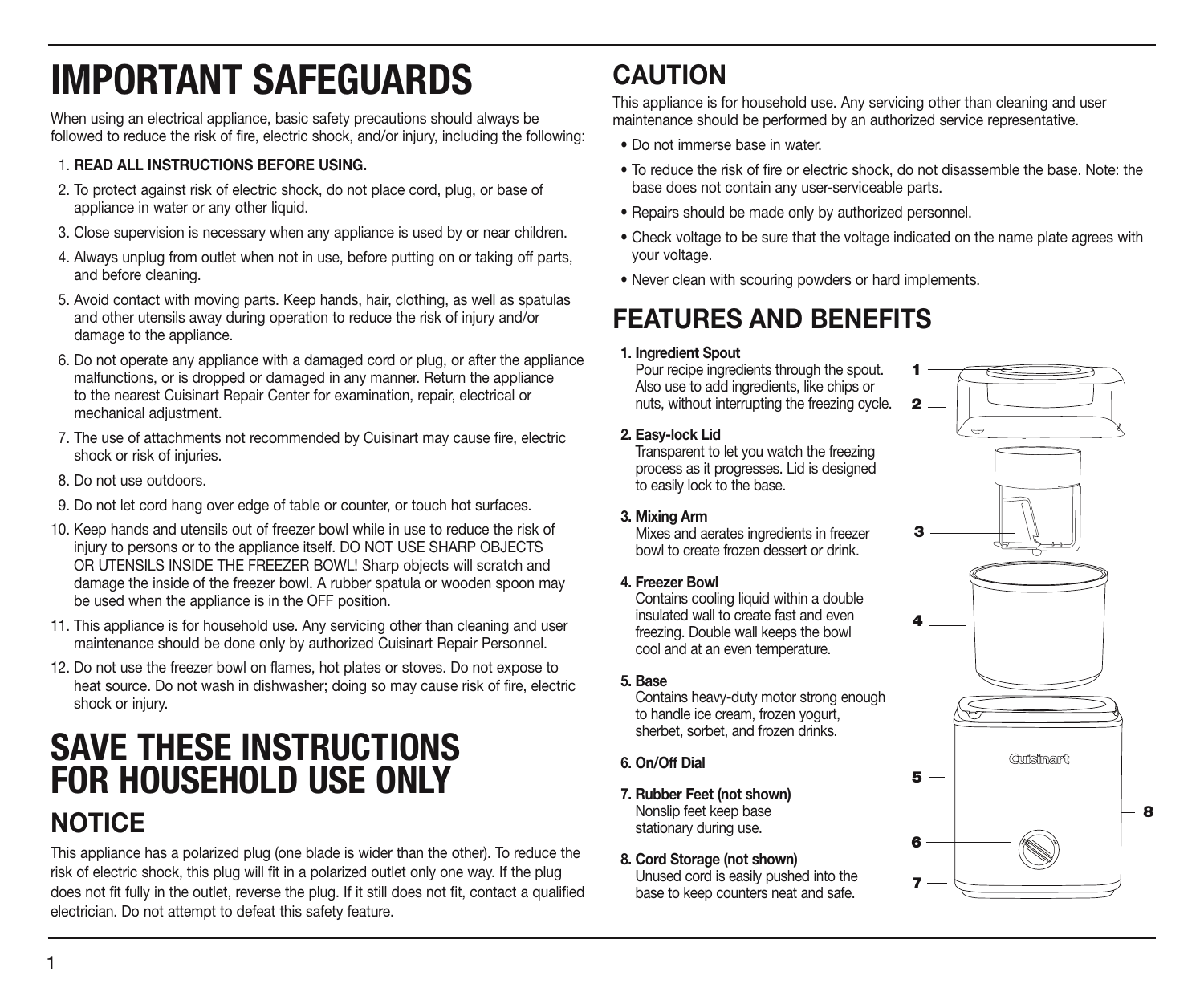## BEFORE USING FOR THE FIRST TIME

DO NOT immerse the motor base in water. Wipe it with a moist cloth. Wash the lid, freezer bowl and mixing arm in warm soapy water to remove any dust or residue from the manufacturing and shipping process. DO NOT clean any of the parts with abrasive cleaners or hard implements.

## FREEZING TIME AND BOWL PREPARATION

The freezer bowl must be completely frozen before you begin your recipe. The length of time needed to reach the frozen state depends on how cold your freezer is. For the most convenient frozen desserts and drinks, leave your freezer bowl in the freezer at all times. You can take it out any time for immediate use. In general, freezing time is between 6 hours and 22 hours. To determine whether the bowl is completely frozen, shake it. If you do not hear liquid moving, the cooling liquid is frozen. Before freezing, wash and dry the bowl. Wrap it in a plastic bag to prevent freezer burn. We recommend that you place the freezer bowl in the back of your freezer where it is coldest.

Reminder: Your freezer should be set to 0°F to ensure proper freezing of all foods.

## MAKING FROZEN DESSERTS OR DRINKS

- 1. Use Cuisinart's recipes from the pages that follow, or use your own recipe, making sure it yields 2 quarts or less. Do not fill the freezer bowl higher than  $\Sigma$ " from the top. The ingredients will increase in volume during the freezing process. For best results, prepare ingredients in a container from which it is easy to pour.
- 2. Remove the freezer bowl from the freezer. (Remove plastic bag if you have wrapped freezer bowl.) Place freezer bowl on the center of the base.

NOTE: Bowl will begin to defrost quickly once it has been removed from freezer. Use it immediately after removing from freezer.

- 3. Place mixing arm in freezer bowl. Arm does not fit tightly. It just rests in the center of the bowl, with the circle side facing up.
- 4. Place lid on base. Easy-lock lid mechanism allows lid to rest on base in multiple positions (see diagram).



5.Turn the On/Off switch to ON position. Freezer bowl will begin to turn.

- 6. Immediately pour ingredients through ingredient spout.
- 7. Frozen desserts or drinks will be done in 25–35 minutes. The time will depend on the recipe and volume of the dessert or drink you are making. When the mixture has thickened to your liking, it is done. If you desire a firmer consistency, transfer the dessert or drink to an airtight container and store in the freezer for two or more hours.
	- NOTE: Do not store frozen desserts or drinks in the freezer bowl. Desserts and drinks will stick to the side of the freezer bowl and may damage the bowl. Store only in a plastic airtight container.

#### ADDING INGREDIENTS

Ingredients such as chips and nuts should be added about 5 minutes before the recipe is complete. Once the dessert or drink has begun to thicken, add the ingredients through the ingredient spout. Nuts and other ingredients should be no larger than a chocolate chip.

## SAFETY FEATURE

The Cuisinart® Pure Indulgence™ Frozen Yogurt–Ice Cream & Sorbet Maker is equipped with a safety feature that automatically stops the unit if the motor overheats. This may occur if the dessert or drink is extremely thick, if the unit has been running for an excessively long period of time, or if added ingredients (nuts, etc.) are in extremely large pieces. To reset the unit, turn the ON/OFF switch to the OFF position. Let the unit cool off. After a few minutes, you may turn the unit on again and continue making the dessert or drink.

## CI FANING AND STORAGF

#### Cleaning

Clean the freezer bowl, mixing arm and lid in warm soapy water. DO NOT PUT FREEZER BOWL IN THE DISHWASHER. DO NOT CLEAN WITH ABRASIVE CLEANSERS OR IMPLEMENTS. Wipe motor base clean with damp cloth. Dry all parts thoroughly.

#### **Storage**

DO NOT put freezer bowl in freezer if bowl is wet. DO NOT store lid, mixing arm, or base in freezer. You may store the freezer bowl in the freezer for convenient, immediate use. Before freezing, wrap the bowl in a plastic bag to prevent freezer burn. Do not store frozen desserts or drinks in the freezer bowl in the freezer for more than 30 minutes at a time. Transfer frozen desserts or drinks to an airtight container for longer storage in the freezer.